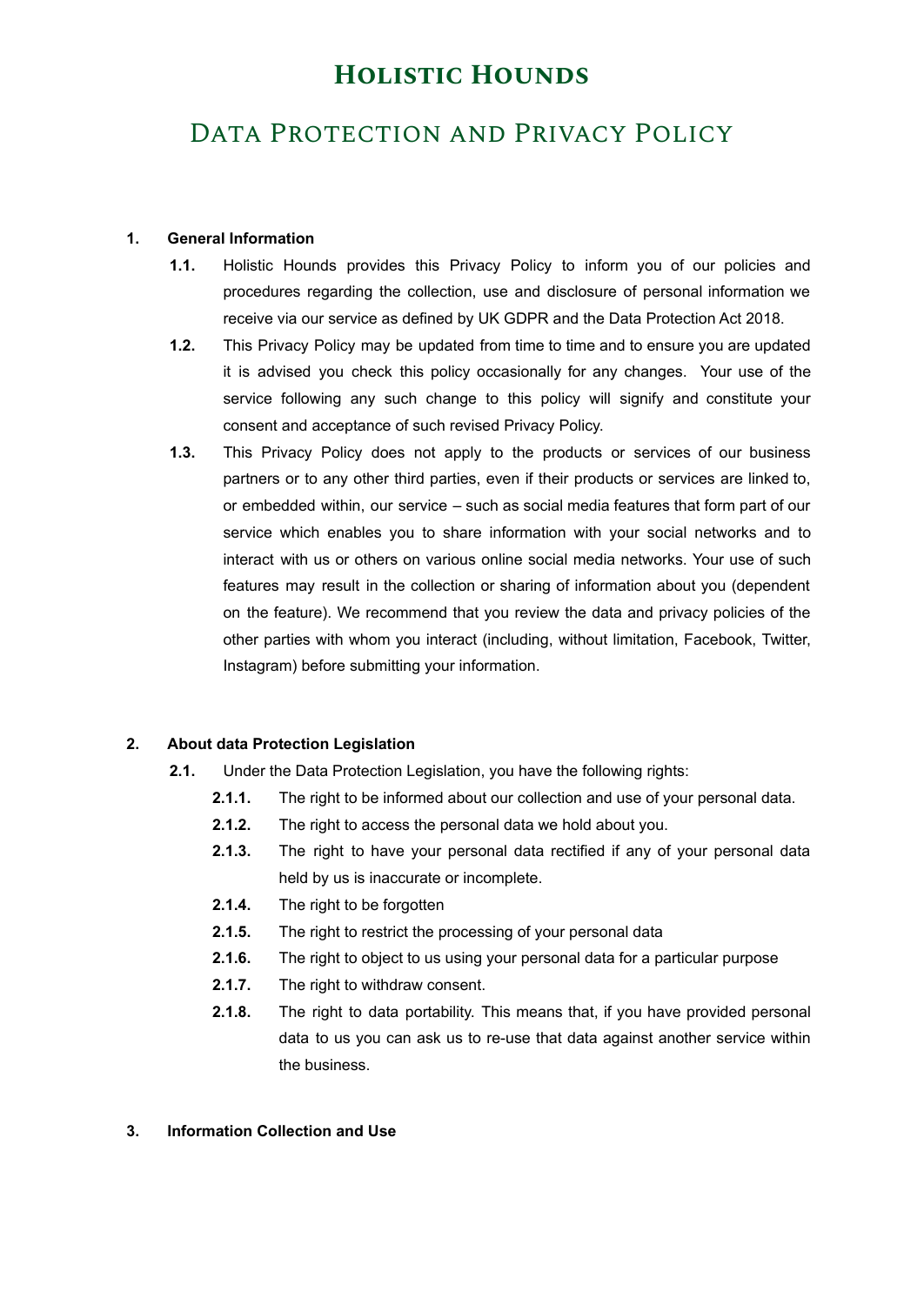## DATA PROTECTION AND PRIVACY POLICY

- 3.1. For the purposes of this Privacy Policy, "Personal Information" means information that can be used to uniquely identify you, such as your name, username and email address.
- 3.2. Personal Information We Collect.
	- 3.2.1. When you interact with us, we, or a third party acting on our behalf, may ask you to supply personal information. For example, when you create an account with us, subscribe to newsletters or promotional materials, make a purchase, or otherwise use our service, we may ask you to provide information such as your name and/or email address.
	- 3.2.2. Our Use of Your Personal Information. We mainly use your personal information, either alone or in combination with other information, so that we can provide, enhance, and personalise our service and related content, services, and marketing efforts.
	- 3.2.3. The following are examples of a variety of ways that we may use your personal information. We may use your personal information:
		- 3.2.3.1. to provide you with the best user experience possible;
		- 3.2.3.2. to respond to your questions;
		- 3.2.3.3. to process your orders and payments;
		- 3.2.3.4. to communicate with you regarding service updates, offers, alerts, promotions, and events;
		- 3.2.3.5. to help us develop, customise, deliver, support and improve our service, products, content, and advertising;
		- 3.2.3.6. to help authenticate any account you create with us;
		- 3.2.3.7. to administer promotions and contests;
		- 3.2.3.8. to protect the rights or property of Holistic Hounds or our users, and prevent fraud and other prohibited or illegal activities;
		- 3.2.3.9. to protect the security of our products, services, and business;
		- 3.2.3.10. for our internal purposes (such as auditing, data analysis, and research to improve our products, services, and communications); and
		- 3.2.3.11. otherwise, as disclosed to you at the point of collection.
	- 3.2.4. If you decide at any time that you no longer wish to receive communications from us, please follow any unsubscribe instructions that may be provided in our communications to you or update your user preferences by logging into your user account via the website. Please note that we may use your personal information to contact you with important notifications, such as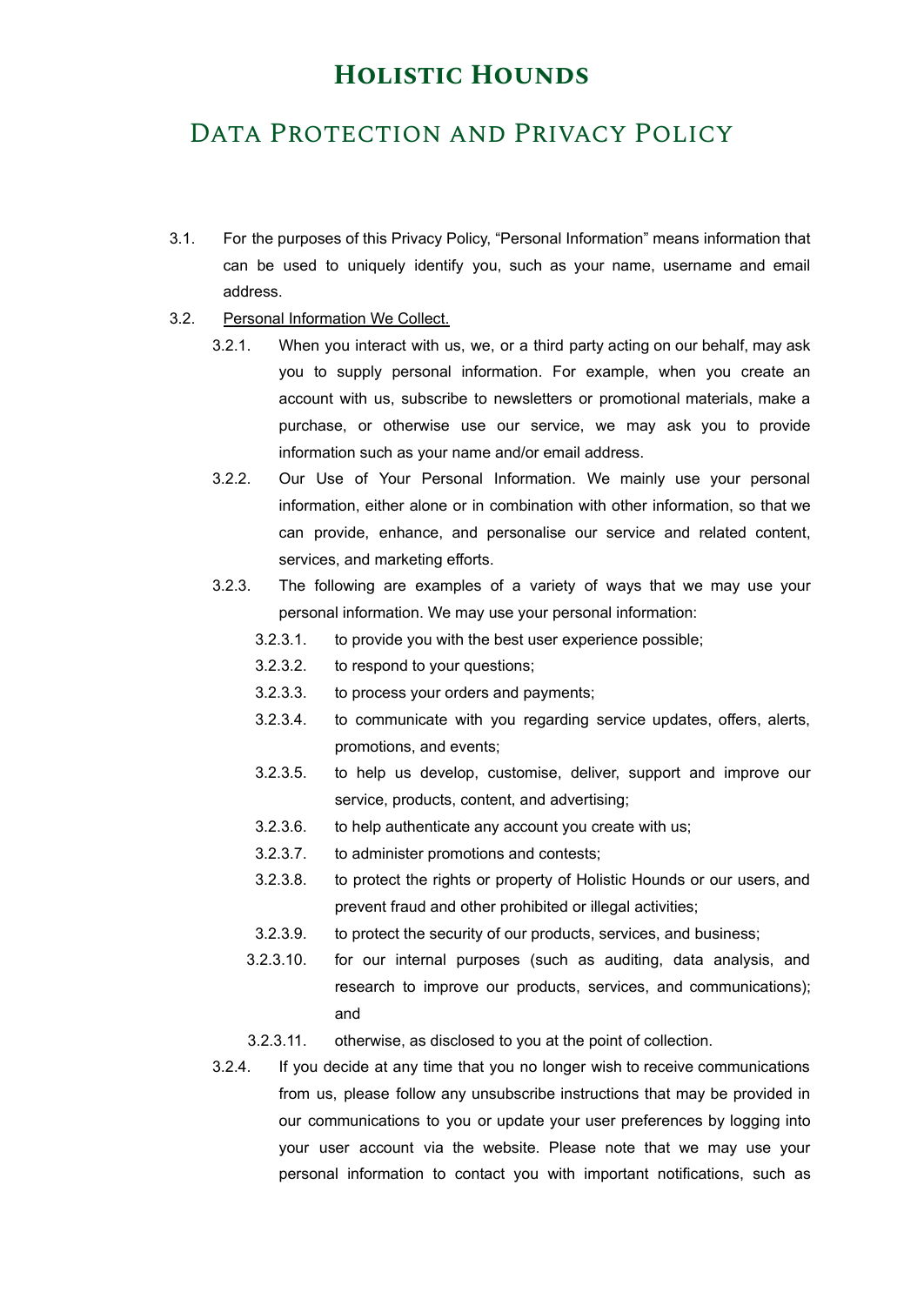### DATA PROTECTION AND PRIVACY POLICY

notices with respect to safety or changes to our terms, conditions, and policies; you may not opt out of these notifications.

#### 3.3. Public Forums

3.3.1. We may offer message boards, blog features, or similar public forums where you and other users of our service can post content or otherwise communicate. The protections described in this Privacy Policy do not apply when you provide information (including personally identifiable information about any person) in connection with your use of these public forums. We may use your username and other information about you to identify you with a posting in a public forum. Any information you share in a public forum is public information and may be seen or collected by other persons, including third parties that do not adhere to the standards set forth in this Privacy Policy. We are not responsible for events arising from the distribution of any information you choose to publicly post or share through our service.

#### 3.3.2. Collection and Use of Non-Identifying Information

- 3.3.2.1. We may collect, use, transfer, and disclose information in a form that does not personally identify you ("Non-Identifying Information") for any purpose. Non-Identifying Information can include certain personally identifiable information that has been de-identified; that is, information that has been rendered anonymous. We and/or our third-party service providers obtain Non-Identifying Information about you from information that you provide us, either separately or together with your personal information. We and/or our third-party service providers also automatically collect certain Non-Identifying Information from you when you access our service.
- 3.3.2.2. Certain Non-Identifying Information about you would be considered a part of your personal information if it were combined with other identifiers in a way that enables you to be identified. However, the same pieces of information are considered Non-Identifying Information when they are taken alone or combined only with other Non-Identifying information. We may combine your personal information with Non-Identifying Information and aggregate it with information collected from other users or sources to attempt to provide you with a better experience, to improve the quality and value of our products and services, and to analyse and understand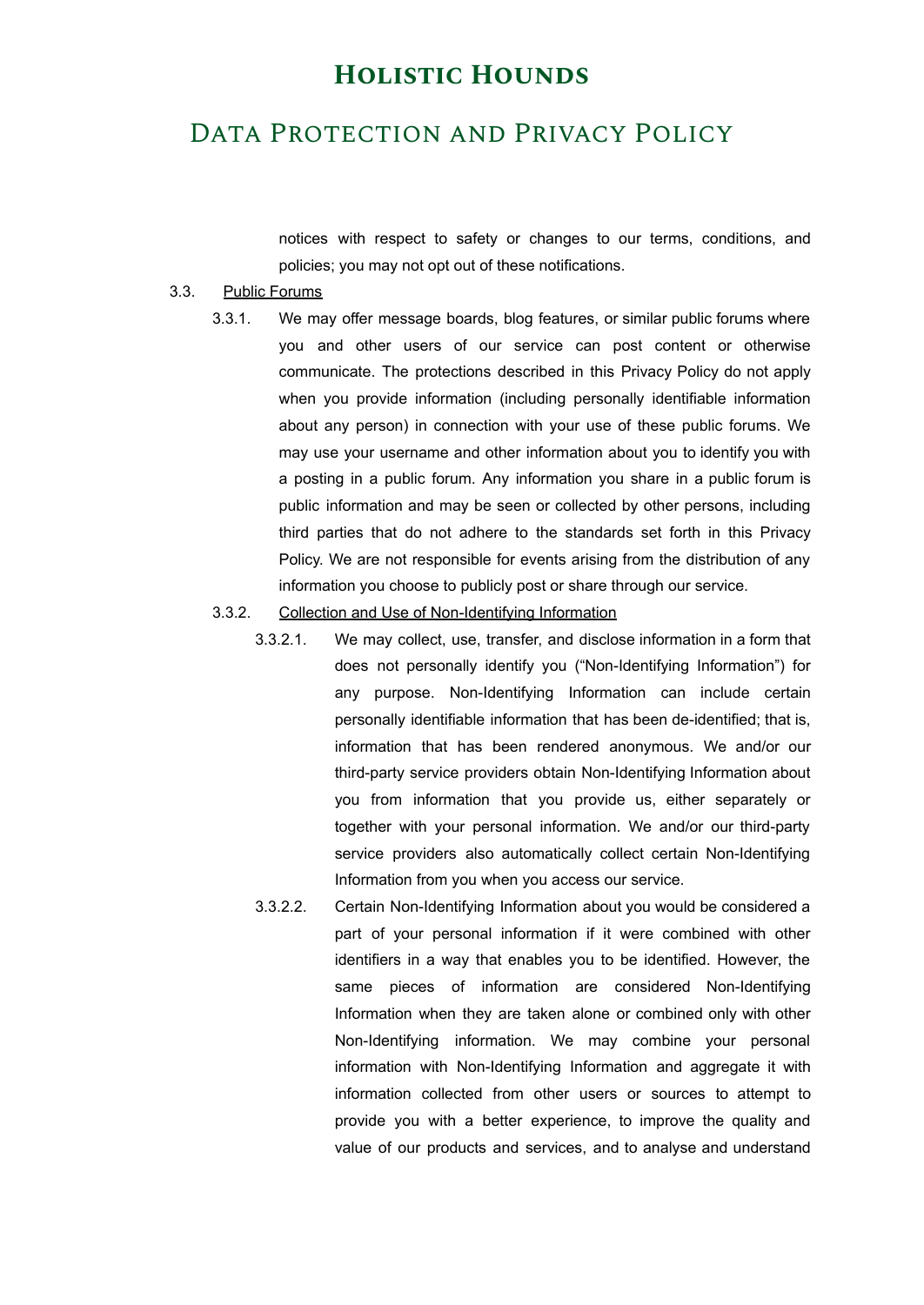## DATA PROTECTION AND PRIVACY POLICY

how our products and services are used. We may also use the combined information without aggregating it to serve you specifically.

- 3.3.3. Non-Identifying Information We Automatically Collect
	- 3.3.3.1. We and our third-party service providers may use a variety of technologies, now and hereafter devised, that automatically record certain usage information. This information may include your Internet Protocol address (and other unique identifiers for the device you use to access the internet), browser type, your web or application request, your interaction with our service, the webpages, or other features you were using before or after you came to our service, pages of our site that you visit, information you search for via our service, access times and dates, and other similar information. We use this information for a variety of purposes, including analysing and enhancing our products and services, and to help personalise our service for you. We do not treat this information as personal information (except to the extent required by law), although if we combine it with the personal information you provide, we will treat the combined information as personal information. We and our third-party service providers may automatically collect Non-Identifying Information using various methods, including, without limitation, cookies.
	- 3.3.3.2. A cookie is a small data file transferred to your computer (or other device) when it is used to access our service. Cookies may be used for many purposes, including to enable certain features of our service, to better understand how you interact with our service and to monitor aggregate usage by visitors and online traffic routing. You may be able to instruct your browser, by changing its options, to stop accepting cookies or to prompt you before accepting a cookie from the online services you visit. If you do not accept cookies, however, you may not be able to use all portions of our service or all functionality of our service.

#### **4. Information Sharing and Disclosure**

4.1. Except as described in this Privacy Policy, we will not share your personal information with other companies or individuals outside of business unless we have received your consent. Non-Identifying Information may be provided to third parties.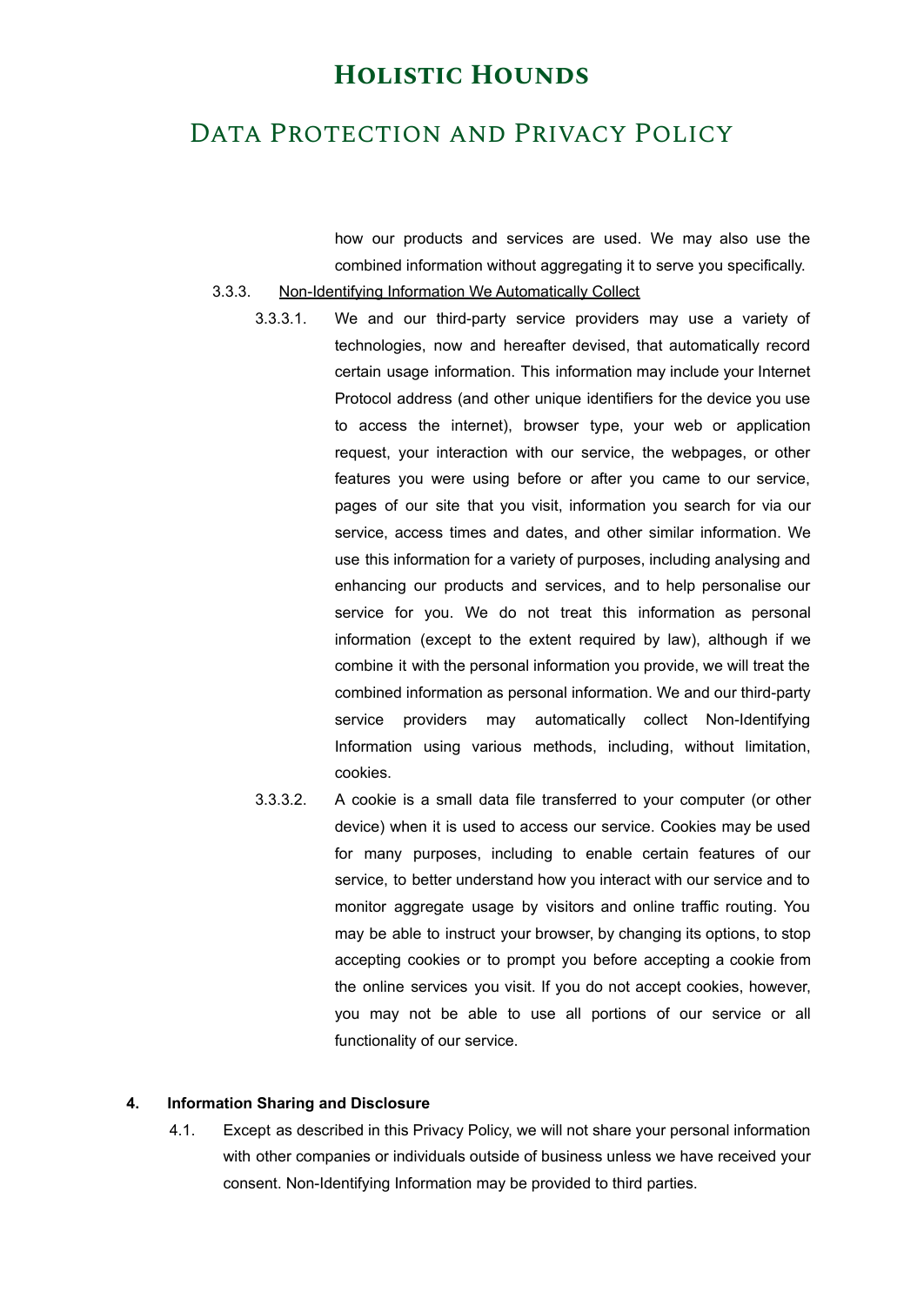# DATA PROTECTION AND PRIVACY POLICY

### **5. Our Service Providers and Other Third Parties**

5.1. We may engage third party companies and individuals to perform services on our behalf (e.g., without limitation, payment and order processing, software maintenance services, email notifications, database management, web analytics and other services). These third parties may have access to your personal information. If they do, this access is provided so that they may perform these tasks on our behalf and we ask that they not otherwise use or disclose your personal information, except to the extent required by law.

### **6. Compliance with Laws, Legal Process and Authorities**

6.1. We cooperate with government, law enforcement officials and private parties to enforce and comply with the law. We will disclose any information about you to government, law enforcement officials or private parties as we, in our sole discretion, believe necessary or appropriate to respond to claims and legal process, to protect the property and rights of us or a third party, to protect the safety of the public or any person, or to prevent or stop activity we may consider to be, or to pose a risk of being, illegal, unethical or legally actionable.

### **7. Data Transfer**

7.1. Holistic Hounds processes personal information on our servers in the United Kingdom. We will only store or transfer some of your personal data within the UK. This means that it will be fully protected under the Data Protection Legislation.

### **8. Business Transfers**

8.1. Circumstances may arise where, whether for strategic or other business reasons, we may sell, transfer or otherwise disclose some or all of our assets, including your personal information, in connection with a merger, acquisition, reorganisation or sale of assets or in the event of bankruptcy. It is our practice to seek appropriate protection for information in these types of transactions.

### **9. Changing or Deleting Your Information**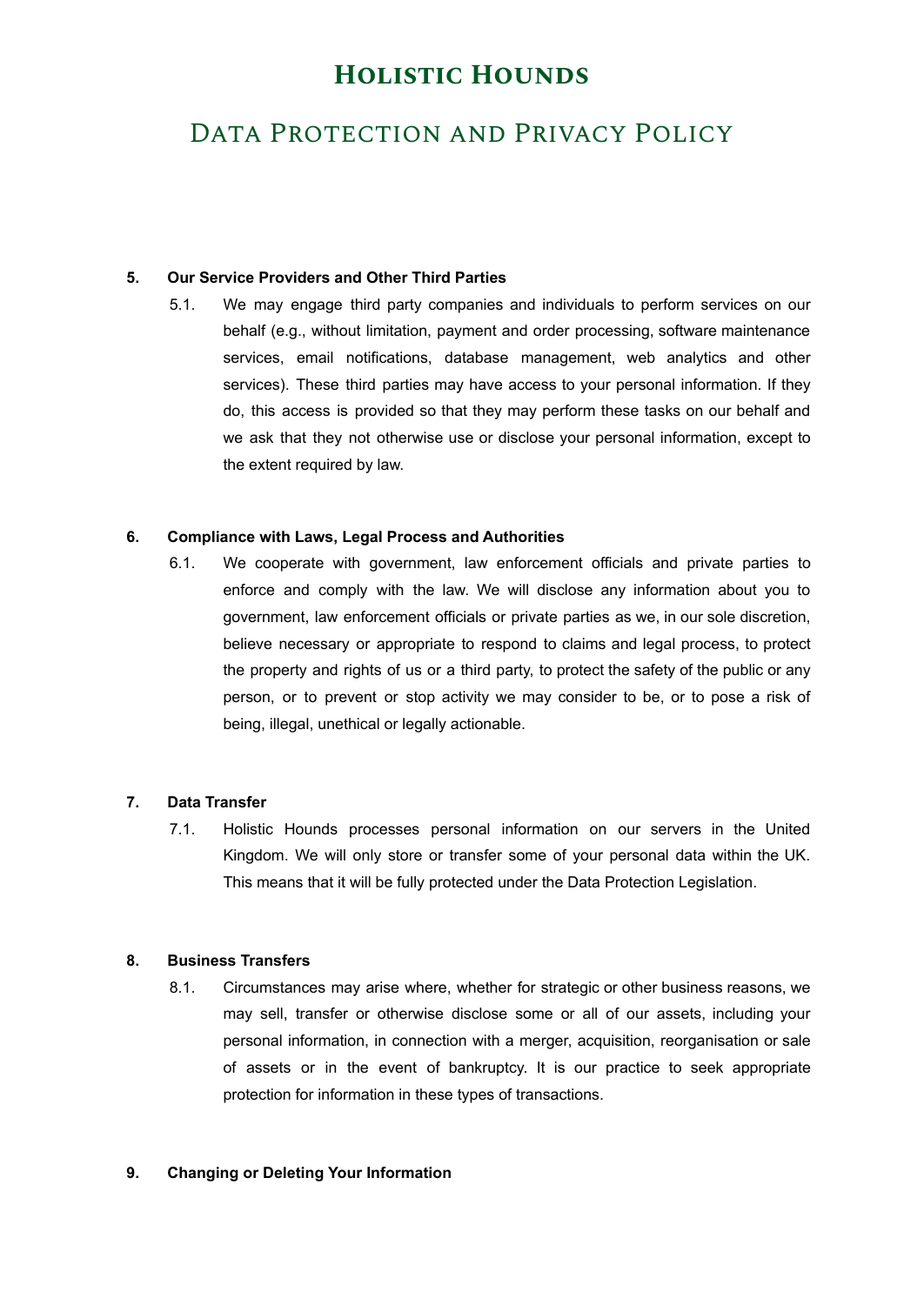## DATA PROTECTION AND PRIVACY POLICY

9.1. Holistic Hounds makes good faith efforts to enable features on the service that provide individuals with reasonable access to certain personal information that they have provided to us and the reasonable ability to review and correct it or ask for deletion, as applicable, if it is not otherwise required to be retained by law or for legitimate business purposes. To view and change personal information that you have directly provided to Holistic Hounds via the service, you can log in to your user account on the website or contact us via email at training@holistichounds.uk. Please note we may retain server/backup copies of all such data, and that we may decline to process change or deletion requests that we deem to be unreasonable, or require disproportionate technical effort, or jeopardise the privacy of others.

#### **10. Security**

10.1. We employ appropriate security measures to protect your personal information from unauthorised access, alteration, disclosure, or destruction. These security measures include administrative, technical, and physical precautions to safeguard your personal information against loss, theft, and misuse. Please be advised, however, that while we strive to protect your personal information and privacy, we cannot guarantee or warrant the security of any information you disclose or transmit to us online and are not responsible for the theft, destruction or inadvertent disclosure of your personally identifiable information.

#### **11. Third Party Products and Services**

- 11.1. Our service may contain links to, or content from, third party websites, advertisers, and other third-party products and services. The fact that we link to a website or display an advertisement or other third-party content is not an endorsement, authorisation or representation of our affiliation with any of those third parties, nor is it an endorsement of their privacy or information security policies or practices.
- 11.2. We do not exercise control over third-party websites, products or services. These other websites, products and services may place their own cookies or other files on your computer or other device, collect data or solicit personal information from you. Other persons and entities follow different rules regarding the use or disclosure of the information you submit to them or they collect from you. We encourage you to learn about the privacy practices of those third parties.